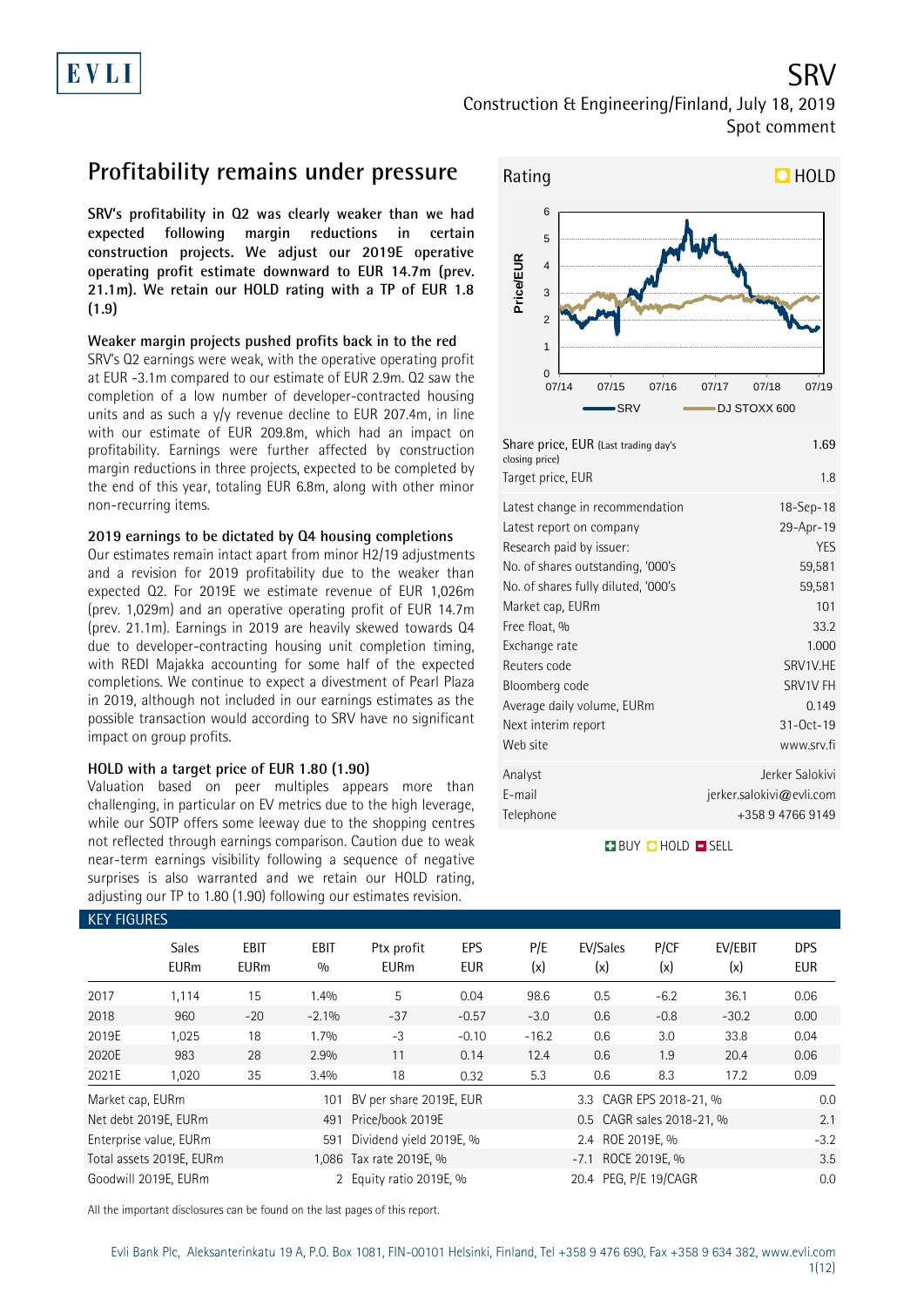# EVLI EQUITY RESEARCH SALL SOMETIME SAN SALL SOMETIME SAN SALL SOMETIME SAN SALL SOMETIME SAN SALL SOMETIME SAN

### Construction & Engineering/Finland, July 18, 2019 Spot comment

| <b>SRV</b>                            | 2017        | $\overline{01/18}$ | Q2/18    | Q3/18    | $\overline{04/18}$ | 2018           | Q1/19           | Q2/19           | 03/'19E 04/'19E |         | 2019E                 | 2020E        | 2021E                   |
|---------------------------------------|-------------|--------------------|----------|----------|--------------------|----------------|-----------------|-----------------|-----------------|---------|-----------------------|--------------|-------------------------|
| Revenue                               | 1 1 1 4 .4  | 215.6              | 235.7    | 208.5    | 299.8              | 959.6          | 222.6           | 207.4           | 222.1           | 373.4   | 026.4<br>$\mathbf{1}$ | 983.0        | 020.4<br>$\overline{1}$ |
| change, %                             | 26.1%       | $-3.6%$            | $-17.0%$ | $-22.1%$ | $-11.6%$           | $-13.9%$       | 3.2%            | $-12.0%$        | 6.5%            | 24.6%   | 7.0%                  | $-4.2%$      | 3.8%                    |
|                                       |             |                    |          |          |                    |                |                 |                 |                 |         |                       |              |                         |
| Operative operating profit            | 27.1        | $-5.1$             | $-3.4$   | $-3.1$   | 1.5                | $-10.1$        | 0.5             | $-3.1$          | 3.5             | 13.8    | 14.7                  | 28.2         | 34.6                    |
| -margin                               | 2.4%        | $-2.4%$            | $-1.4%$  | $-1.5%$  | 0.5%               | $-1.1%$        | 0.2%            | $-1.5%$         | 1.6%            | 3.7%    | 1.4%                  | 2.9%         | 3.4%                    |
| Items affecting comparability*        | $-11.7$     | $-3.7$             | $-2.1$   | $-2.6$   | $-1.4$             | $-9.8$         | 2.8             | 0.0             | 0.0             | 0.0     | 2.8                   | 0.0          | 0.0                     |
| Operating profit                      | 15.4        | $-8.8$             | $-5.5$   | $-5.7$   | 0.1                | $-19.9$        | 3.3             | $-3.2$          | 3.5             | 13.8    | 17.5                  | 28.2         | 34.6                    |
| -margin                               | 1.4%        | $-4.1%$            | $-2.3%$  | $-2.7%$  | $0.0\%$            | $-2.1%$        | 1.5%            | $-1.5%$         | 1.6%            | 3.7%    | 1.7%                  | 2.9%         | 3.4%                    |
| Net financials                        | $-10.7$     | $-3.4$             | $-4.3$   | $-3.5$   | $-6.3$             | $-17.5$        | $-3.6$          | $-7.7$          | $-4.5$          | $-4.5$  | $-20.3$               | $-17.0$      | $-17.0$                 |
| Pre-tax profit                        | 4.6         | $-12.2$            | $-9.8$   | $-9.1$   | $-6.2$             | $-37.3$        | $-0.3$          | $-10.8$         | $-1.0$          | 9.3     | $-2.8$                | 11.2         | 17.6                    |
| Income taxes                          | 1.2         | 1.5                | 1.3      | 1.0      | 2.3                | 6.1            | 0.7             | 1.9             | 0.2             | $-1.9$  | 0.9                   | $-2.2$       | $-3.5$                  |
| Non-controlling interest              | 0.2         | 0.2                | 0.3      | 0.3      | 0.3                | 1.1            | $-0.7$          | 0.0             | 0.0             | 0.0     | $-0.7$                | 0.0          | 0.0                     |
| Net earnings                          | 6.0         | $-10.5$            | $-8.2$   | $-7.8$   | $-4.0$             | $-30.1$        | $-0.4$          | $-9.0$          | $-0.8$          | 7.4     | $-2.8$                | 9.0          | 14.1                    |
| EPS**                                 | 0.05        | $-0.19$            | $-0.34$  | $-0.14$  | $-0.08$            | $-0.56$        | $-0.02$         | $-0.18$         | $-0.03$         | 0.11    | $-0.12$               | 0.14         | 0.22                    |
|                                       |             |                    |          |          |                    |                |                 |                 |                 |         |                       |              |                         |
| Construction                          | 2017        | Q1/18              | Q2/18    | Q3/18    | Q4/18              | 2018           | Q1/19           | Q2/19           | Q3/'19E         | Q4/'19E | 2019E                 | 2020E        | 2021E                   |
| Revenue                               |             | 214.7              | 234.5    | 207.7    | 298.5              | 955.4          | 221.9           | 206.7           | 220.9           | 372.2 1 | 021.2                 | 978.0 1      | 015.9                   |
| change, %                             |             |                    |          |          |                    |                | 3.4%            | $-11.9%$        | 6.3%            | 24.7%   | 6.9%                  | $-4.2%$      | 3.9%                    |
|                                       |             |                    |          |          |                    |                |                 |                 |                 |         |                       |              |                         |
| <b>Business construction</b>          |             | 155.4              | 166.7    | 160.3    | 183.9              | 666.3          | 144.9           | 162.6           | 167.5           | 178.9   | 653.9                 | 672.0        | 685.4                   |
| change, %                             |             |                    |          |          |                    |                | $-6.8%$         | $-2.5%$         | 4.5%            | $-2.7%$ | $-1.9%$               | 2.8%         | 2.0%                    |
| <b>Housing construction</b>           |             | 59.3               | 67.8     | 47.4     | 114.6              | 289.1          | 77.0            | 43.6            | 53.4            | 193.3   | 367.3                 | 306.0        | 330.5                   |
| change, %                             |             |                    |          |          |                    |                | 29.8%           | $-35.7%$        | 12.7%           | 68.7%   | 27.1%                 | $-16.7%$     | 8.0%                    |
| Operating profit                      |             | $-3.2$             | $-1.1$   | $-1.6$   | $-7.5$             | $-13.4$        | 4.8             | 2.0             | 5.5             | 16.8    | 29.1                  | 35.2         | 38.6                    |
| -margin                               |             | $-1.5%$            | $-0.5%$  | $-0.8%$  | $-2.5%$            | $-1.4%$        | 2.2%            | $1.0\%$         | 2.5%            | 4.5%    | 2.8%                  | 3.6%         | 3.8%                    |
|                                       |             |                    |          |          |                    |                |                 |                 |                 |         |                       |              |                         |
| Investments                           | 2017        | Q1/18              | Q2/18    | Q3/18    | Q4/18              | 2018           | Q1/19           | Q2/19           | Q3/'19E         | Q4/'19E | 2019E                 | 2020E        | 2021E                   |
| Revenue                               |             | 1.2                | 1.2      | 1.2      | 1.0                | 4.6            | 1.3             | 1.5             | 1.2             | 1.2     | 5.2                   | 5.0          | 4.5                     |
| change, %                             |             |                    |          |          |                    |                | 8.3%            | 25.0%           | 0.0%            | 20.0%   | 13.0%                 | $-3.8%$      | $-10.0%$                |
|                                       |             |                    |          |          |                    |                |                 |                 |                 |         |                       |              |                         |
| Operative operating profit            |             | $-1.9$             | $-0.8$   | $-1.1$   | $-4.0$             | $-7.8$         | $-2.7$          | $-1.9$          | $-1.5$          | $-1.5$  | $-7.6$                | $-4.0$       | $-1.0$                  |
| Items affecting comparability*        |             | $-3.7$             | $-2.1$   | $-2.6$   | $-1.4$             | $-9.8$         | 2.8             | 0.0             | 0.0             | 0.0     | 2.8                   | 0.0          | 0.0                     |
| Operating profit                      |             | $-5.6$             | $-2.9$   | $-3.7$   | $-5.4$             | $-17.6$        | 0.1             | $-1.9$          | $-1.5$          | $-1.5$  | $-4.8$                | $-4.0$       | $-1.0$                  |
|                                       |             | Q1/18              | Q2/18    | Q3/18    | Q4/18              |                |                 |                 | Q3/'19E         | Q4/'19E |                       |              |                         |
| Other operations and elim.<br>Revenue | 2017<br>0.4 | $-0.3$             | 0.0      | $-0.4$   | 0.3                | 2018<br>$-0.4$ | Q1/19<br>$-0.6$ | Q2/19<br>$-0.8$ | 0.0             | 0.0     | 2019E<br>$-1.4$       | 2020E<br>0.0 | 2021E<br>0.0            |
| Operating profit                      | $-4.8$      | 0.0                | $-1.5$   | $-0.4$   | 13.0               | 11.1           | $-1.6$          | $-3.2$          | $-0.5$          | $-1.5$  | $-6.8$                | $-3.0$       | $-3.0$                  |
|                                       |             |                    |          |          |                    |                |                 |                 |                 |         |                       |              |                         |

\*Foreign exchage rate impact, \*\*incl. tax adjusted hybrid interest

|                                | <b>MCAP</b> |       | EV/EBITDA |       |       | EV/EBIT |            |          | P/E   |        |
|--------------------------------|-------------|-------|-----------|-------|-------|---------|------------|----------|-------|--------|
| <b>SRV PEER GROUP</b>          | <b>MEUR</b> | 19    | 20        | 21    | 19    | 20      | 21         | 19       | 20    | 21     |
| Skanska                        | 7166        | 10.3x | 9.5x      | 9.0x  | 13.2x | 12.0x   | 11.3x      | 14.3x    | 13.6x | 12.9x  |
| Peab                           | 2404        | 9.2x  | 8.7x      | 8.4x  | 12.2x | 11.5x   | 11.2x      | 12.0x    | 11.7x | 11.3x  |
| <b>NCC</b>                     | 1754        | 8.7x  | 7.2x      | 7.0x  | 14.4x | 10.7x   | 10.2x      | 16.6x    | 12.1x | 11.5x  |
| <b>AF Gruppen</b>              | 1740        | 9.8x  | 8.9x      | 8.6x  | 12.9x | 11.6x   | 11.0x      | 18.9x    | 17.2x | 16.5x  |
| Veidekke                       | 1130        | 7.1x  | 6.4x      | 6.0x  | 12.1x | 10.4x   | 9.5x       | 10.8x    | 9.3x  | 8.5x   |
| JM                             | 1679        | 11.9x | 11.8x     | 11.1x | 11.8x | 11.8x   | 11.0x      | 12.3x    | 12.7x | 11.5x  |
| <b>Bonava</b>                  | 1156        | 13.0x | 12.2x     | 11.6x | 12.5x | 11.8x   | 11.2x      | 11.5x    | 10.8x | 10.4x  |
| YIT                            | 1119        | 8.4x  | 8.1x      | 7.9x  | 11.6x | 11.2x   | 11.1x      | 9.0x     | 9.5x  | 9.7x   |
| Lehto Group                    | 139         | 6.9x  | 5.2x      | 4.3x  | 8.3x  | 6.1x    | 4.9x       | 8.0x     | 5.7x  | 4.5x   |
| Peer Group Average             | 2032        | 9.5x  | 8.7x      | 8.2x  | 12.1x | 10.8x   | 10.2x      | 12.6x    | 11.4x | 10.8x  |
| Peer Group Median              | 1679        | 9.2x  | 8.7x      | 8.4x  | 12.2x | 11.5x   | 11.0x      | 12.0x    | 11.7x | 11.3x  |
| SRV (Evli est.)                | 101         | 20.0x | 14.0x     | 12.7x | 33.8x | 20.4x   | 17.2x      | $-16.2x$ | 12.4x | 5.3x   |
| SRV prem./disc. to peer median |             | 117%  | 61%       | 51%   | 177%  | 77%     | <i>56%</i> |          | 7%    | $-53%$ |

Source Bloomberg, Evli Research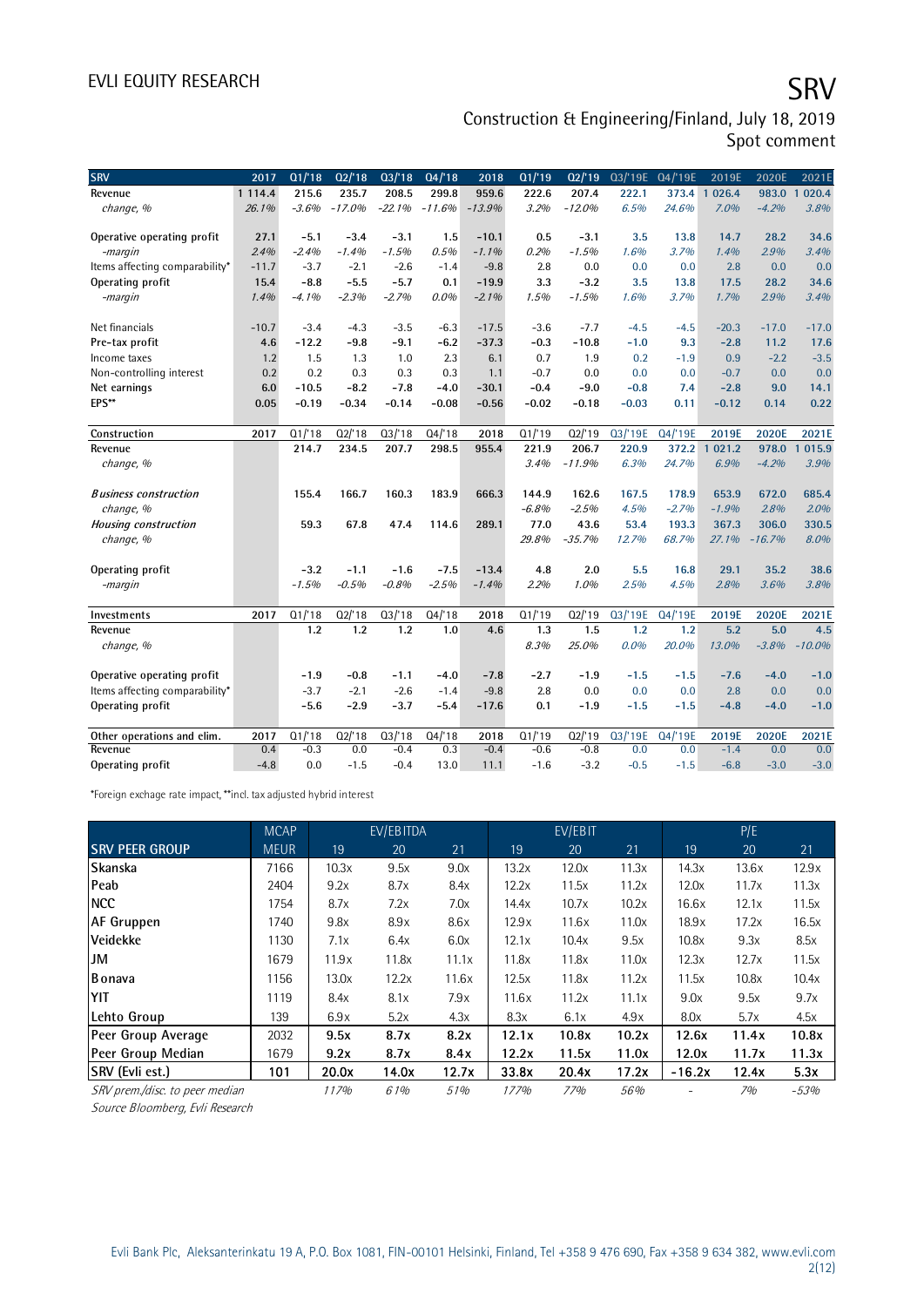# EVLI EQUITY RESEARCH SALL SOMETIME SAN SERVICE SERVICE SERVICE SERVICE SERVICE SERVICE SERVICE SERVICE SERVICE

## Construction & Engineering/Finland, July 18, 2019 Spot comment

| <b>VALUATION</b>        |               |                     |      |        |           |                           |
|-------------------------|---------------|---------------------|------|--------|-----------|---------------------------|
|                         | <b>METRIC</b> | Est., EURm Multiple |      | EV     | Per share | Comments                  |
| Operations in Finland   | EV/EBIT 20E   | 35                  | 10x  | 352    | 5.9       |                           |
| Pearl Plaza             | <b>NPV</b>    | 21                  | 1x   | 21     |           | 0.4 Exit '19, yld. 10.5 % |
| 4Daily                  | <b>NPV</b>    | 7                   | 1x   | 7      | 0.1       | Exit '21, yld. 10 %       |
| Okhta mall              | <b>NPV</b>    | 75                  | 1x   | 75     | 1.3       | Exit '21, yld. 10 %       |
| REDI                    | <b>NPV</b>    | 88                  | 1x   | 88     |           | 1.5 Exit '22, yld. 4.75 % |
| Etmia II                | BV            | 3                   | 1x   | 3      | 0.1       | Evli est.                 |
| International op. plots | BV            | 83                  | 0.5x | 43     | 0.7       | 2018 BV                   |
| Other operations        |               | $-7$                | 10x  | $-70$  | $-1.2$    |                           |
| Net debt                |               |                     |      | $-390$ | $-6.5$    | Q2/19, incl. hybrid       |
| Equity value            | <b>SOTP</b>   |                     |      | 129    | 2.2       |                           |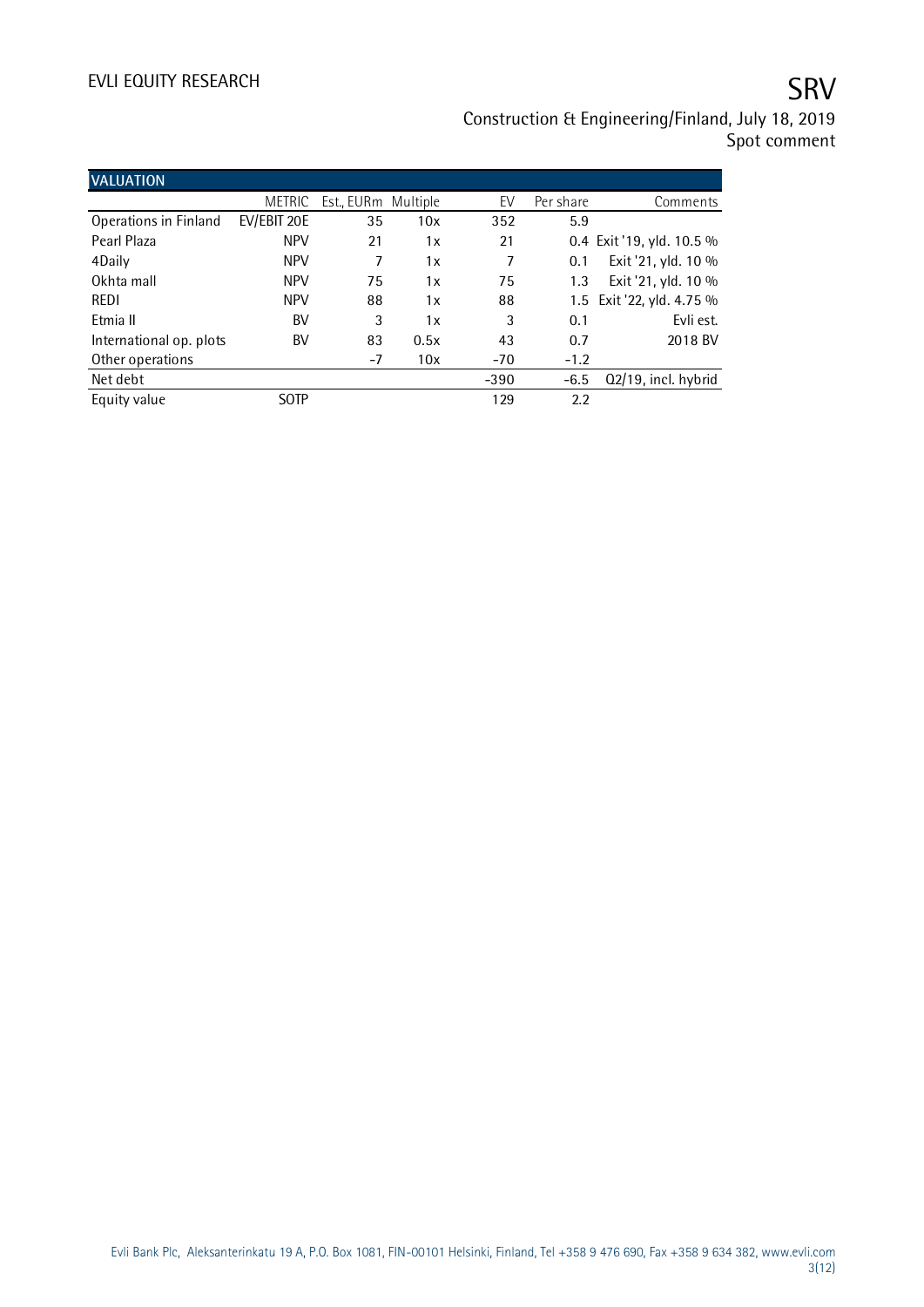| VALUATION RESULTS        | <b>BASE CASE DETAILS</b>   | <b>VALUATION ASSUMPTIONS</b> | ASSUMPTIONS FOR WACC           |      |
|--------------------------|----------------------------|------------------------------|--------------------------------|------|
| Current share price      | 1.69 PV of Free Cash Flow  | 368 Long-term growth, %      | 2.0 Risk-free interest rate, % | 2.25 |
| DCF share value          | 2.38 PV of Horizon value   | 273 WACC, %                  | 8.6 Market risk premium, %     | 5.8  |
| Share price potential, % | 40.7 Unconsolidated equity | 1 Spread, %                  | 0.5 Debt risk premium, %       | 3.5  |
| Maximum value            | 3.1 Marketable securities  | 93 Minimum WACC, %           | 8.1 Equity beta coefficient    | 1.40 |
| Minimum value            | 1.8 Debt - dividend        | -594 Maximum WACC, %         | 9.1 Target debt ratio, %       | 45   |
| Horizon value, %         | 42.6 Value of stock        | 142 Nr of shares, Mn         | 59.6 Effective tax rate, %     | 20   |

| DCF valuation, EURm         | 2018    | 2019E | 2020E       | 2021E        | 2022E | 2023E       | 2024E       | 2025E    | 2026E       | 2027E | 2028E       | Horizon          |
|-----------------------------|---------|-------|-------------|--------------|-------|-------------|-------------|----------|-------------|-------|-------------|------------------|
| Net sales                   | 960     | 1,025 | 983         | 1,020        | 1,041 | 1,062       | 1,083       | 1,105    | 1,127       | 1,149 | 1,173       | 1,197            |
| Sales growth, %             | $-13.8$ | 6.8   | $-4.1$      | 3.8          | 2.0   | 2.0         | 2.0         | 2.0      | 2.0         | 2.0   | 2.0         | 2.0 <sup>°</sup> |
| Operating income (EBIT)     | $-20$   | 18    | 28          | 35           | 36    | 37          | 38          | 39       | 39          | 40    | 41          | 42               |
| EBIT margin, %              | $-2.1$  | 1.7   | 2.9         | 3.4          | 3.5   | 3.5         | 3.5         | 3.5      | 3.5         | 3.5   | 3.5         | 3.5              |
| + Depreciation+amort.       | 5       | 12    | 13          | 12           | 13    | 13          | 13          | 14       | 14          | 14    | 14          |                  |
| - Income taxes              | $-4$    |       | 2           | 2            | 3     | 3           | 3           | 3        | 3           | 3     | 3           |                  |
| - Change in NWC             | $-105$  | 3     | 10          | $-37$        | $-6$  | 5           | 5           | $-5$     | $-6$        | $-6$  | $-6$        |                  |
| NWC / Sales, %              | 43.5    | 40.4  | 41.1        | 43.2         | 42.9  | 41.6        | 40.3        | 40.0     | 39.7        | 39.4  | 39.1        |                  |
| + Change in other liabs     | 2       | 0     | $\mathbf 0$ | $\mathbf{0}$ | 0     | $\mathbf 0$ | 0           | 0        | $\mathbf 0$ | 0     | $\mathbf 0$ |                  |
| - Capital Expenditure       | $-15$   | $-13$ | $-13$       | $-13$        | $-13$ | $-13$       | $-13$       | $-14$    | $-14$       | $-14$ | $-15$       | $-15$            |
| Investments / Sales, %      | 1.5     | 1.2   | 1.3         | 1.2          | 1.2   | 1.2         | 1.2         | 1.2      | 1.2         | 1.2   | 1.2         | 1.2              |
| - Other items               | $-4$    | 20    | -4          | 82           | 88    | $\Omega$    | $\mathbf 0$ | $\Omega$ | $\mathbf 0$ | 0     | 0           |                  |
| $=$ Unlevered Free CF (FCF) | $-139$  | 42    | 37          | 82           | 121   | 45          | 46          | 36       | 37          | 37    | 38          | 594              |
| = Discounted FCF (DFCF)     |         | 40    | 33          | 67           | 91    | 31          | 29          | 21       | 20          | 19    | 17          | 273              |
|                             |         |       |             |              |       |             |             |          |             |       |             |                  |
| = DFCF min WACC             |         | 40    | 33          | 68           | 93    | 32          | 30          | 22       | 21          | 19    | 18          | 309              |
| $=$ DFCF max WACC           |         | 40    | 33          | 66           | 90    | 30          | 28          | 20       | 19          | 18    | 17          | 243              |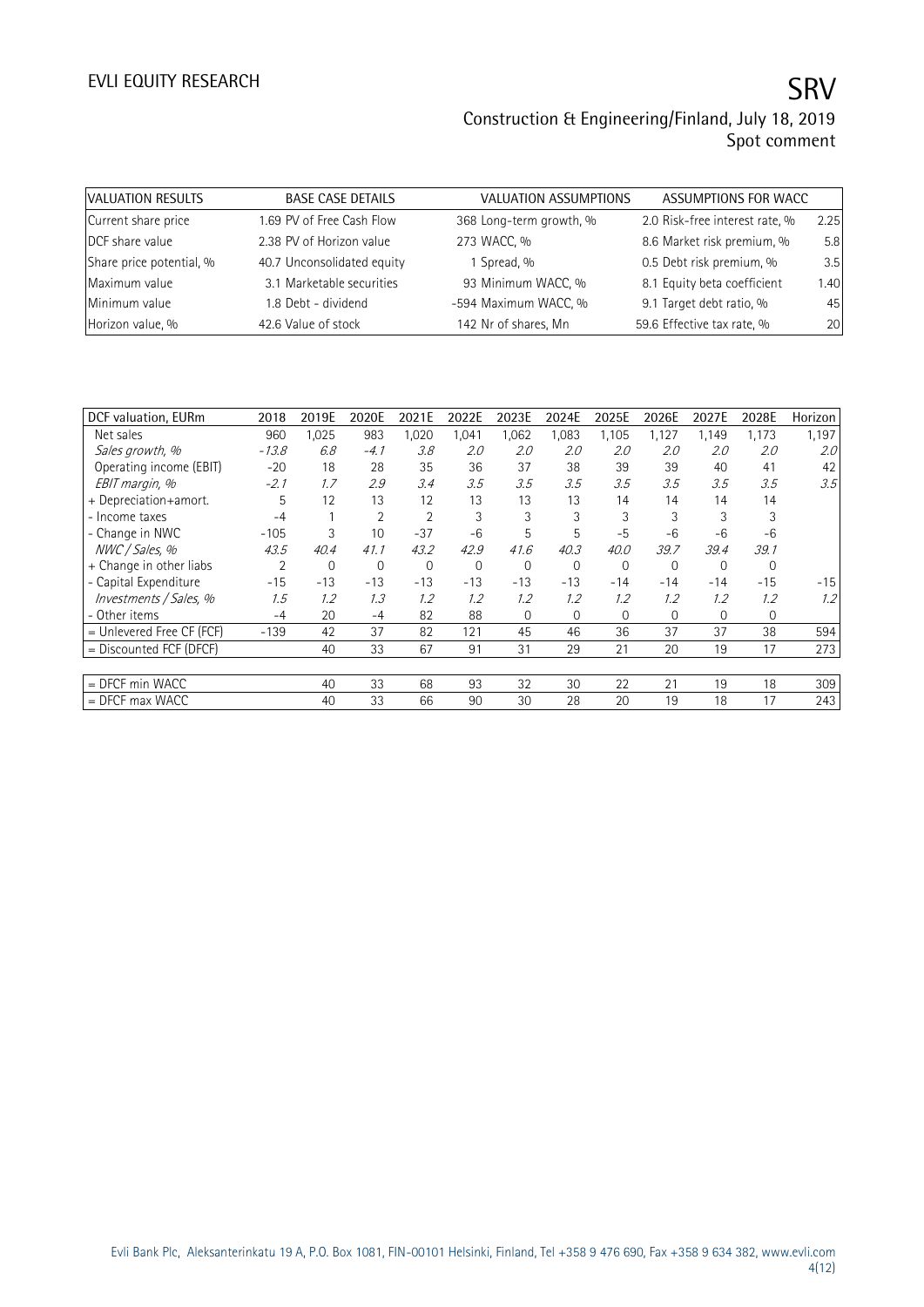| <b>INTERIM FIGURES</b>               |                |                |                |                |              |              |                |                |          |              |                |             |
|--------------------------------------|----------------|----------------|----------------|----------------|--------------|--------------|----------------|----------------|----------|--------------|----------------|-------------|
| EVLI ESTIMATES, EURm                 | 201801         | 201802         | 201803         | 201804         | 2018         | 201901       | 2019Q2E        | 2019Q3E        | 2019Q4E  | 2019E        | 2020E          | 2021E       |
| Net sales                            | 216            | 236            | 209            | 300            | 960          | 223          | 207            | 222            | 373      | 1,025        | 983            | 1,020       |
| EBITDA                               | $-8$           | $-5$           | $-5$           | 3              | $-15$        | 6            | $\mathbf 0$    | $\overline{7}$ | 17       | 30           | 41             | 47          |
| EBITDA margin (%)                    | $-3.7$         | $-2.1$         | $-2.3$         | 1.0            | $-1.5$       | 2.8          | 0.0            | 2.9            | 4.5      | 2.9          | 4.2            | 4.6         |
| EBIT                                 | $-9$           | $-5$           | $-6$           | $\mathbf 0$    | $-20$        | 3            | $-3$           | $\overline{4}$ | 14       | 18           | 28             | 35          |
| EBIT margin (%)                      | $-4.1$         | $-2.3$         | $-2.7$         | 0.0            | $-2.1$       | 1.5          | $-1.5$         | 1.6            | 3.7      | 1.7          | 2.9            | 3.4         |
| Net financial items                  | $-3$           | $-4$           | $-3$           | $-6$           | $-17$        | $-4$         | $-8$           | $-4$           | $-4$     | $-20$        | $-17$          | $-17$       |
| Pre-tax profit                       | $-12$          | $-10$          | $-9$           | $-6$           | $-37$        | $\mathbf{0}$ | $-11$          | $-1$           | 9        | $-3$         | 11             | 18          |
| Tax                                  | $\overline{2}$ | $\overline{1}$ | $\overline{1}$ | $\overline{2}$ | 6            | $-1$         | $\overline{2}$ | $\mathbf 0$    | $-2$     | $\mathbf{0}$ | $\overline{1}$ | 1           |
| Tax rate (%)                         | 12.3           | 13.3           | 10.9           | 37.1           | 16.3         | $-233.3$     | 20.0           | 20.0           | 20.0     | $-7.1$       | $-7.1$         | $-7.1$      |
| Net profit                           | $-11$          | $-9$           | $-9$           | $-4$           | $-34$        | $-1$         | $-10$          | $-2$           | 6        | $-6$         | 8              | 19          |
| EPS                                  | $-0.19$        | $-0.15$        | $-0.15$        | $-0.07$        | $-0.57$      | $-0.02$      | $-0.16$        | $-0.03$        | 0.11     | $-0.10$      | 0.14           | 0.32        |
| EPS adjusted (diluted no. of shares) | $-0.19$        | $-0.15$        | $-0.15$        | $-0.07$        | $-0.57$      | $-0.02$      | $-0.16$        | $-0.03$        | 0.11     | $-0.10$      | 0.14           | 0.32        |
| Dividend per share                   | 0.00           | 0.00           | 0.00           | 0.00           | 0.00         | 0.00         | 0.00           | 0.00           | 0.00     | 0.04         | 0.06           | 0.09        |
| SALES, EURm                          |                |                |                |                |              |              |                |                |          |              |                |             |
| Construction                         | 215            | 235            | 208            | 298            | 955          | 222          | 207            | 221            | 372      | 1,022        | 978            | 1,016       |
| Investments                          | $\mathbf{1}$   | $\mathbf{1}$   | $\mathbf{1}$   | $\overline{1}$ | 5            | $\mathbf{1}$ | $\overline{2}$ | 1              | 1        | 5            | 5              | 5           |
| Other                                | 0              | 0              | $\mathbf{0}$   | 0              | $\mathbf{0}$ | $-1$         | $-1$           | 0              | 0        | $-1$         | $\mathbf 0$    | $\mathbf 0$ |
| Total                                | 216            | 236            | 209            | 300            | 960          | 223          | 207            | 222            | 373      | 1,025        | 983            | 1,020       |
| SALES GROWTH, Y/Y %                  |                |                |                |                |              |              |                |                |          |              |                |             |
| Construction                         | 0.0            | 0.0            | 0.0            | 0.0            | 0.0          | 3.3          | $-11.9$        | 6.4            | 24.7     | 6.9          | $-4.3$         | 3.9         |
| Investments                          | 0.0            | 0.0            | 0.0            | 0.0            | 0.0          | 8.3          | 25.0           | 0.0            | 20.0     | 13.0         | $-3.8$         | $-10.0$     |
| Other                                | 0.0            | 0.0            | 0.0            | 0.0            | 0.0          | 100.0        |                | $-100.1$       | $-100.0$ | 1,300.0      | $-100.0$       | 0.0         |
| Group                                | $-100.0$       | $-100.0$       | $-100.0$       | $-100.0$       | $-100.0$     | 0.0          | 0.0            | 0.0            | 0.0      | 0.0          | 0.0            | 0.0         |
| <b>Total</b>                         | $-3.6$         | $-16.9$        | $-22.1$        | $-11.5$        | $-13.8$      | 3.2          | $-12.0$        | 6.4            | 24.6     | 6.8          | $-4.1$         | 3.8         |
| EBIT, EURm                           |                |                |                |                |              |              |                |                |          |              |                |             |
| Construction                         | $-3$           | $-1$           | $-2$           | $-7$           | $-13$        | 5            | $\overline{2}$ | 6              | 17       | 29           | 35             | 39          |
| Investments                          | $-6$           | $-3$           | $-4$           | $-5$           | $-18$        | $\mathbf{0}$ | $-2$           | $-1$           | $-1$     | $-5$         | $-4$           | $-1$        |
| Other                                | 0              | $-1$           | 0              | 13             | 11           | $-2$         | $-3$           | 0              | $-1$     | $-7$         | $-3$           | $-3$        |
| Total                                | $-9$           | $-5$           | $-6$           | $\mathbf 0$    | $-20$        | 3            | $-3$           | $\overline{4}$ | 14       | 18           | 28             | 35          |
| EBIT margin, %                       |                |                |                |                |              |              |                |                |          |              |                |             |
| Construction                         | $-1.5$         | $-0.5$         | $-0.8$         | $-2.5$         | $-1.4$       | 2.2          | 1.0            | 2.5            | 4.5      | 2.8          | 3.6            | 3.8         |
| Investments                          | $-466.7$       | $-241.7$       | $-308.3$       | $-540.0$       | $-382.6$     | 7.7          | $-126.7$       | $-125.0$       | $-125.0$ | $-92.3$      | $-80.0$        | $-22.2$     |
| Other                                | 0.0            |                | 399.6          | 4,333.3        | $-11,100.0$  | 266.7        | 400.0          |                |          | 485.7        |                |             |
| Total                                | $-4.1$         | $-2.3$         | $-2.7$         | 0.0            | $-2.1$       | 1.5          | $-1.5$         | 1.6            | 3.7      | 1.7          | 2.9            | 3.4         |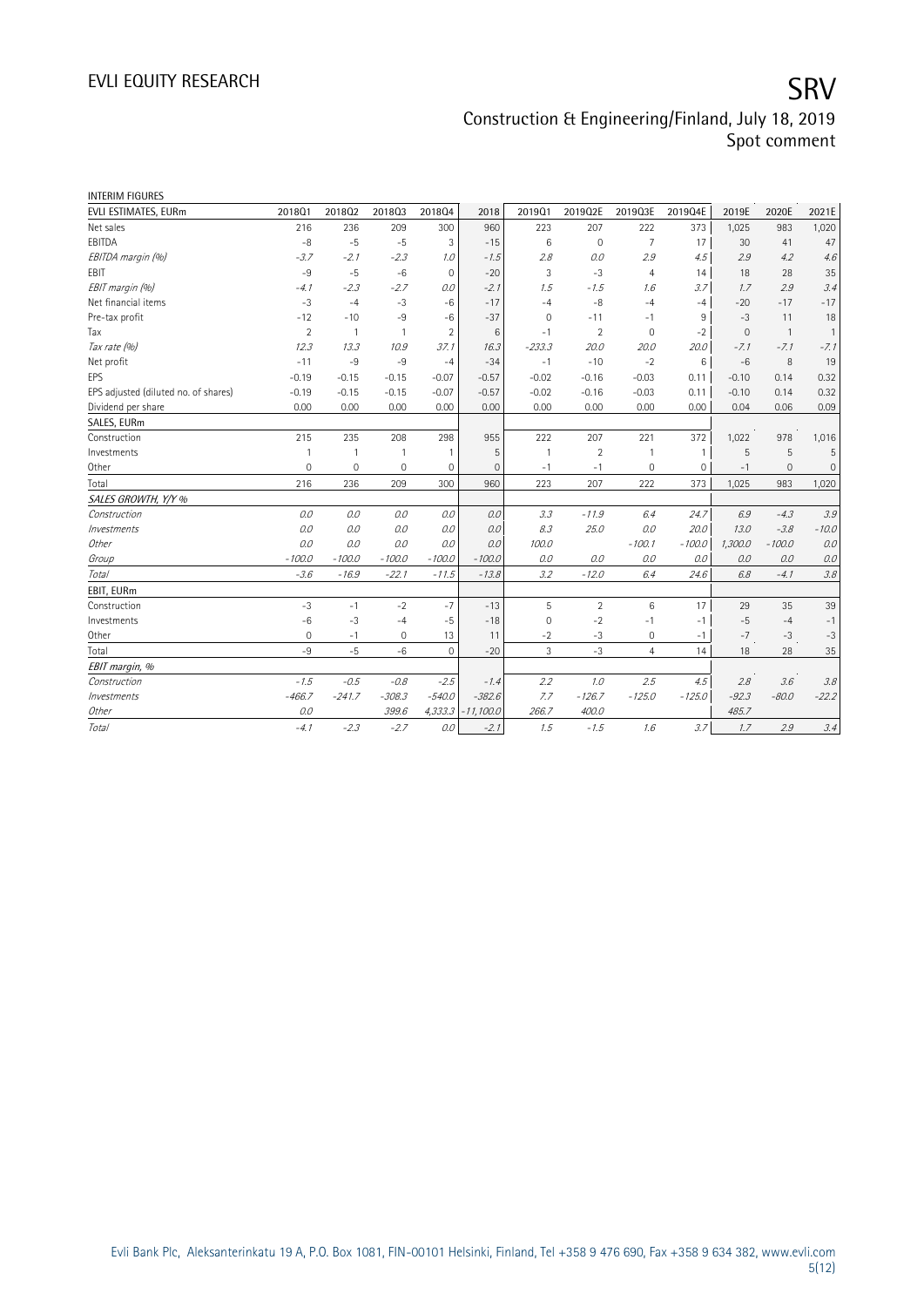| <b>INCOME STATEMENT, EURm</b>                          | 2014                                                                                         | 2015                | 2016                     | 2017                        | 2018                | 2019E               | 2020E          | 2021E          |
|--------------------------------------------------------|----------------------------------------------------------------------------------------------|---------------------|--------------------------|-----------------------------|---------------------|---------------------|----------------|----------------|
| Sales                                                  | 685                                                                                          | 719                 | 884                      | 1,114                       | 960                 | 1,025               | 983            | 1,020          |
| Sales growth (%)                                       | 0.8                                                                                          | 5.1                 | 22.9                     | 26.0                        | $-13.8$             | 6.8                 | $-4.1$         | 3.8            |
| Costs                                                  | $-658$                                                                                       | $-691$              | $-850$                   | $-1,093$                    | $-974$              | $-996$              | $-942$         | $-973$         |
| Reported EBITDA                                        | 27                                                                                           | 28                  | 34                       | 21                          | $-15$               | 30                  | 41             | 47             |
| Extraordinary items in EBITDA                          | $\mathbf 0$                                                                                  | $\mathbf 0$         | $\mathbf 0$              | $\circ$                     | $\mathbf 0$         | $\mathsf{O}\xspace$ | $\mathbf 0$    | $\mathbf 0$    |
| EBITDA margin (%)                                      | 3.9                                                                                          | 3.9                 | 3.9                      | 1.9                         | - 1.5               | 2.9                 | 4.2            | 4.6            |
| Depreciation                                           | $-2$                                                                                         | $-3$                | $-7$                     | -6                          | $-5$                | $-12$               | $-13$          | $-12$          |
| EBITA                                                  | 25                                                                                           | 25                  | 28                       | 15                          | $-20$               | 18                  | 28             | 35             |
| Goodwill amortization / writedown                      | $\mathbf 0$                                                                                  | $\mathbf 0$         | $\mathbf 0$              | $\circ$                     | $\mathbf 0$         | $\mathsf{O}\xspace$ | $\mathbf 0$    | $\mathbf 0$    |
| Reported EBIT                                          | 25                                                                                           | 25                  | 28                       | 15                          | $-20$               | 18                  | 28             | 35             |
| EBIT margin (%)                                        | 3.6                                                                                          | 3.4                 | 3.1                      | 1.4                         | $-2.1$              | 1.7                 | 2.9            | 3.4            |
| Net financials                                         | $-6$                                                                                         | $-7$                | $-11$                    | $-11$                       | $-17$               | $-20$               | $-17$          | $-17$          |
| Pre-tax profit                                         | 18                                                                                           | 18                  | 16                       | 5                           | $-37$               | $-3$                | 11             | 18             |
| Extraordinary items                                    | $\mathbf 0$                                                                                  | $\mathbf 0$         | $\mathbf 0$              | $\mathsf{O}\xspace$         | $\mathbf 0$         | $\mathsf{O}\xspace$ | $\mathbf 0$    | $\mathbf 0$    |
| Taxes                                                  | $-4$                                                                                         | $-4$                | $-2$                     | 1                           | 6                   | $\mathsf{O}\xspace$ | 1              | $\mathbf{1}$   |
| Minority shares                                        | $\mathbf 0$                                                                                  | $\mathbf 0$         | $\mathbf 0$              | $\mathsf{O}\xspace$         | 1                   | $\mathbf{1}$        | 0              | $\mathbf 0$    |
| Net profit                                             | 10                                                                                           | 10                  | 9                        | $\overline{2}$              | $-34$               | -6                  | 8              | 19             |
| <b>BALANCE SHEET, EURm</b>                             |                                                                                              |                     |                          |                             |                     |                     |                |                |
| Assets                                                 |                                                                                              |                     |                          |                             |                     |                     |                |                |
| Fixed assets                                           | 152                                                                                          | 263                 | 295                      | 287                         | 286                 | 286                 | 286            | 286            |
| % of sales                                             | 22                                                                                           | 37                  | 33                       | 26                          | 30                  | 28                  | 29             | 28             |
| Goodwill                                               | $\overline{2}$                                                                               | $\overline{2}$      | $\overline{2}$           | $\overline{2}$              | $\overline{2}$      | $\overline{2}$      | $\overline{2}$ | $\overline{2}$ |
| % of sales                                             | 0                                                                                            | 0                   | 0                        | 0                           | 0                   | 0                   | 0              | 0              |
| Inventory                                              | 313                                                                                          | 337                 | 400                      | 419                         | 438                 | 390                 | 374            | 388            |
| % of sales                                             | 46                                                                                           | 47                  | 45                       | 38                          | 46                  | 38                  | 38             | 38             |
| Receivables                                            | 84                                                                                           | 119                 | 122                      | 146                         | 283                 | 291                 | 286            | 318            |
| % of sales                                             | 12                                                                                           | 17                  | 14                       | 13                          | 29                  | 28                  | 29             | 31             |
| Liquid funds                                           | 18                                                                                           | 35                  | 55                       | 24                          | 93                  | 99                  | 95             | 99             |
| % of sales                                             | $\mathcal{I}% _{A}=\mathcal{I}_{A}\!\left( A;B\right) ,\ \mathcal{I}_{A}\!\left( B;B\right)$ | 5                   | 6                        | $\mathcal{L}_{\mathcal{L}}$ | 10                  | 10                  | 10             | 10             |
| Total assets                                           | 576                                                                                          | 763                 | 883                      | 889                         | 1,120               | 1,086               | 1,061          | 1,112          |
| Liabilities                                            |                                                                                              |                     |                          |                             |                     |                     |                |                |
| Equity                                                 | 180                                                                                          | 232                 | 250                      | 238                         | 189                 | 195                 | 201            | 216            |
| % of sales                                             | 26                                                                                           | 32                  | 28                       | 21                          | 20                  | 19                  | 20             | 21             |
| Deferred taxes                                         | $\overline{2}$                                                                               | $\overline{2}$      | $\overline{4}$           | 5                           | 5                   | 5                   | 5              | 5              |
| % of sales                                             | 0                                                                                            | 0                   | 0                        | 0                           | $\mathcal{I}$       | 0                   | $\mathcal I$   | 0              |
| Interest bearing debt                                  | 270                                                                                          | 311                 | 346                      | 366                         | 594                 | 591                 | 570            | 596            |
| % of sales                                             | 39                                                                                           | 43                  | 39                       | 33                          | 62                  | 58                  | 58             | 58             |
| Non-interest bearing current liabilities<br>% of sales | 114<br>17                                                                                    | 202<br>28           | 253<br>29                | 252<br>23                   | 304<br>32           | 267<br>26           | 256<br>26      | 265<br>26      |
| Other interest free debt                               | $\mathbf 0$                                                                                  | $\overline{4}$      | 14                       | 18                          | 9                   | $\,9$               | $\,9$          | 9              |
| % of sales                                             | 0                                                                                            | $\mathcal{I}$       | $\overline{\mathcal{L}}$ | $\mathcal{L}_{\mathcal{L}}$ | $\overline{\imath}$ | $\mathcal I$        | $\mathcal{I}$  | $\mathcal{I}$  |
| Total liabilities                                      | 576                                                                                          | 763                 | 883                      | 889                         | 1,120               | 1,086               | 1,061          | 1,112          |
| CASH FLOW, EURm                                        |                                                                                              |                     |                          |                             |                     |                     |                |                |
| + EBITDA                                               | 27                                                                                           | 28                  | 34                       | 21                          | $-15$               | 30                  | 41             | 47             |
| - Net financial items                                  | $-6$                                                                                         | $-7$                | $-11$                    | $-11$                       | $-17$               | $-20$               | $-17$          | $-17$          |
| - Taxes                                                | $-4$                                                                                         | $-3$                | $-2$                     | $\mathbf 0$                 | $-1$                | $\mathbb O$         | $\overline{1}$ | $\mathbf{1}$   |
| - Increase in Net Working Capital                      | 39                                                                                           | 29                  | $-15$                    | $-44$                       | $-105$              | 3                   | 10             | $-37$          |
| $+/-$ Other                                            | $-8$                                                                                         | $\overline{2}$      | 25                       | $-1$                        | $-3$                | 21                  | $-4$           | 82             |
| = Cash flow from operations                            | 47                                                                                           | 50                  | 31                       | $-35$                       | $-134$              | 32                  | 31             | 76             |
| - Capex                                                | $-34$                                                                                        | $-118$              | $-13$                    | $-13$                       | $-15$               | $-13$               | $-13$          | $-13$          |
| - Acquisitions                                         | $\mathbb O$                                                                                  | $\mathsf{O}\xspace$ | $\mathsf{O}\xspace$      | $\circ$                     | $\mathsf{O}\xspace$ | $\mathbb O$         | $\bf 0$        | $\mathbb O$    |
| + Divestments                                          | $\mathbb O$                                                                                  | $\mathbf 0$         | $\mathbb O$              | $\circ$                     | $\mathbf 0$         | $\mathsf{O}\xspace$ | $\mathbf 0$    | $\mathbb O$    |
| = Net cash flow                                        | 18                                                                                           | $-76$               | 18                       | $-48$                       | $-149$              | 20                  | 19             | 64             |
| +/- Change in interest-bearing debt                    | $-81$                                                                                        | 41                  | 35                       | 20                          | 228                 | $-3$                | $-20$          | 26             |
| +/- New issues/buybacks                                | $-3$                                                                                         | 47                  | 15                       | $-8$                        | $-12$               | 13                  | $\mathbf 0$    | $\mathbf 0$    |
| - Paid dividend                                        | $-4$                                                                                         | $-4$                | $-6$                     | $-6$                        | $-4$                | $\mathbb O$         | $-2$           | $-4$           |
| +/- Change in loan receivables                         | $-1$                                                                                         | 5                   | $-43$                    | 10                          | $\overline{2}$      | $\mathsf{O}\xspace$ | $\bf 0$        | $\mathbb O$    |
| Change in cash                                         | $-71$                                                                                        | 12                  | 19                       | $-33$                       | 65                  | 30                  | $-4$           | 86             |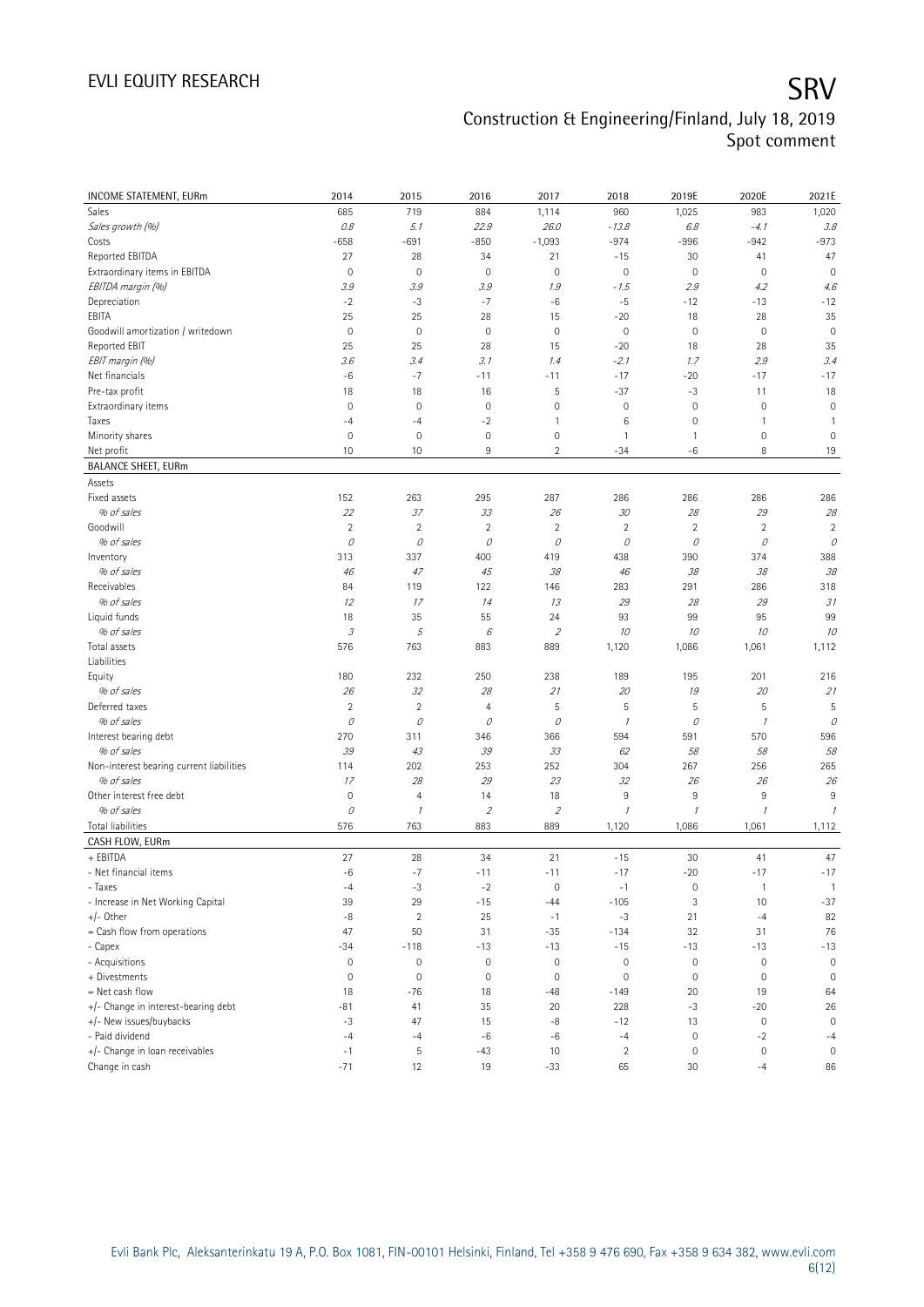| <b>KEY FIGURES</b>                                    | 2015              | 2016              | 2017                | 2018                 | 2019E             | 2020E             | 2021E             |
|-------------------------------------------------------|-------------------|-------------------|---------------------|----------------------|-------------------|-------------------|-------------------|
| M-cap                                                 | 184               | 322               | 214                 | 101                  | 101               | 101               | 101               |
| Net debt                                              | 276               | 291               | 343                 | 501                  | 491               | 475               | 497               |
| Enterprise value                                      | 460               | 611               | 555                 | 601                  | 591               | 574               | 597               |
| Sales                                                 | 719               | 884               | 1,114               | 960                  | 1,025             | 983               | 1,020             |
| EBITDA                                                | 28                | 34                | 21                  | $-15$                | 30                | 41                | 47                |
| EBIT                                                  | 25                | 28                | 15                  | $-20$                | 18                | 28                | 35                |
| Pre-tax                                               | 18                | 16                | 5                   | $-37$                | $-3$              | 11                | 18                |
| Earnings                                              | 10                | 9                 | $\overline{2}$      | $-34$                | $-6$              | 8                 | 19                |
| Book value                                            | 231               | 252               | 240                 | 191                  | 198               | 204               | 219               |
| Valuation multiples                                   |                   |                   |                     |                      |                   |                   |                   |
| EV/sales                                              | 0.6               | 0.7               | 0.5                 | 0.6                  | 0.6               | 0.6               | 0.6               |
| EV/EBITDA                                             | 16.5              | 17.9              | 26.3                | $-41.1$              | 20.0              | 14.0              | 12.7              |
| EV/EBITA                                              | 18.8              | 22.2              | 36.1                | $-30.2$              | 33.8              | 20.4              | 17.2              |
| EV/EBIT                                               | 18.8              | 22.2              | 36.1                | $-30.2$              | 33.8              | 20.4              | 17.2              |
| EV/operating cash flow                                | 9.3               | 19.7              | $-16.0$             | $-4.9$               | 17.4              | 10.8              | 49.0              |
| EV/cash earnings                                      | 25.6              | 29.3              | 55.7                | $-18.3$              | 65.4              | 23.1              | 19.1              |
| P/E                                                   | 19.2              | 35.1              | 98.6                | $-3.0$               | $-16.2$           | 12.4              | 5.3               |
| P/E excl. goodwill                                    | 19.2              | 35.1              | 98.6                | $-3.0$               | $-16.2$           | 12.4              | 5.3               |
| P/B                                                   | 0.8               | 1.3               | 0.9                 | 0.5                  | 0.5               | 0.5               | 0.5               |
| P/sales                                               | 0.3               | 0.4               | 0.2                 | 0.1                  | 0.1               | 0.1               | 0.1               |
| P/CF                                                  | 3.7               | 10.4              | $-6.2$              | $-0.8$               | 3.0               | 1.9               | 8.3               |
| Target EV/EBIT                                        | 0.0               | 0.0               | 0.0                 | 0.0                  | 34.0              | 20.5              | 17.4              |
| Target P/E                                            | 0.0               | 0.0               | 0.0                 | 0.0                  | $-17.3$           | 13.2              | 5.7               |
| Target P/B                                            | 0.0               | 0.0               | 0.0                 | 0.0                  | 0.5               | 0.5               | 0.5               |
| Per share measures                                    |                   |                   |                     |                      |                   |                   |                   |
|                                                       |                   | 59,500            | 59,500              | 59,581               | 59,581            | 59,581            | 59,581            |
|                                                       |                   |                   |                     |                      |                   |                   |                   |
| Number of shares                                      | 59,325            |                   |                     |                      |                   |                   |                   |
| Number of shares (diluted)                            | 59,325            | 59,500            | 59,500              | 59,581               | 59,581            | 59,581            | 59,581            |
| EPS                                                   | 0.16              | 0.15              | 0.04                | $-0.57$              | $-0.10$           | 0.14              | 0.32              |
| EPS excl. goodwill                                    | 0.16              | 0.15              | 0.04                | $-0.57$              | $-0.10$           | 0.14              | 0.32              |
| Cash EPS                                              | 0.30              | 0.35              | 0.17                | $-0.55$              | 0.15              | 0.42              | 0.52              |
| Operating cash flow per share                         | 0.84              | 0.52              | $-0.59$             | $-2.06$              | 0.57              | 0.90              | 0.20              |
| Capital employed per share                            | 5.08              | 5.55              | 6.56                | 8.55                 | 8.50              | 8.32              | 8.95              |
| Book value per share                                  | 3.90              | 4.25              | 4.03                | 3.21                 | 3.32              | 3.42              | 3.68              |
| Book value excl. goodwill                             | 3.87              | 4.22              | 4.01                | 3.18                 | 3.30              | 3.39              | 3.65              |
| Dividend per share                                    | 0.10              | 0.10              | 0.06                | 0.00                 | 0.04              | 0.06              | 0.09              |
| Dividend payout ratio, %                              | 61.8              | 64.5              | 164.3               | 0.0                  | $-38.4$           | 44.1              | 30.0              |
| Dividend yield, %                                     | 3.2               | 1.8               | 1.7                 | 0.0                  | 2.4               | 3.6               | 5.6               |
| Efficiency measures                                   |                   |                   |                     |                      |                   |                   |                   |
| ROE<br><b>ROCE</b>                                    | 4.7<br>5.1        | 3.8               | 0.9                 | $-15.8$              | $-3.2$            | 4.0<br>4.4        | 8.9               |
| Financial ratios                                      |                   | 5.2               | 3.5                 | $-2.1$               | 3.5               |                   | 5.1               |
|                                                       | 16.5              | 1.5               | 1.2                 | 1.5                  | 1.2               | 1.3               | 1.2               |
| Capex/sales, %<br>Capex/depreciation excl. goodwill,% | 3,408.1           | 199.0             | 236.8               | 275.5                | 104.3             | 97.4              | 102.4             |
|                                                       | 9.9               | 8.5               | 16.2                | $-34.3$              | 16.6              | 11.6              | 10.6              |
| Net debt/EBITDA, book-weighted                        | 1.7               | 1.1               |                     |                      | 5.9               |                   | 5.9               |
| Debt/equity, market-weighted                          | 33.3              | 30.6              | 1.7<br>29.8         | 5.9<br>19.0          | 20.4              | 5.7<br>21.6       | 22.0              |
| Equity ratio, book-weighted<br>Gearing                | 1.19              | 1.16              | 1.44                | 2.66                 | 2.52              | 2.36              | 2.30              |
|                                                       |                   |                   |                     |                      |                   |                   |                   |
| Number of employees, average                          | 1,008             | 1,081             | 1,108               | 1,057                | 1,057             | 1,057             | 1,057             |
| Sales per employee, EUR<br>EBIT per employee, EUR     | 713,492<br>24,306 | 817,761<br>25,532 | 1,005,505<br>13,899 | 908,136<br>$-18,827$ | 970,185<br>16,556 | 929,991<br>26,687 | 965,393<br>32,739 |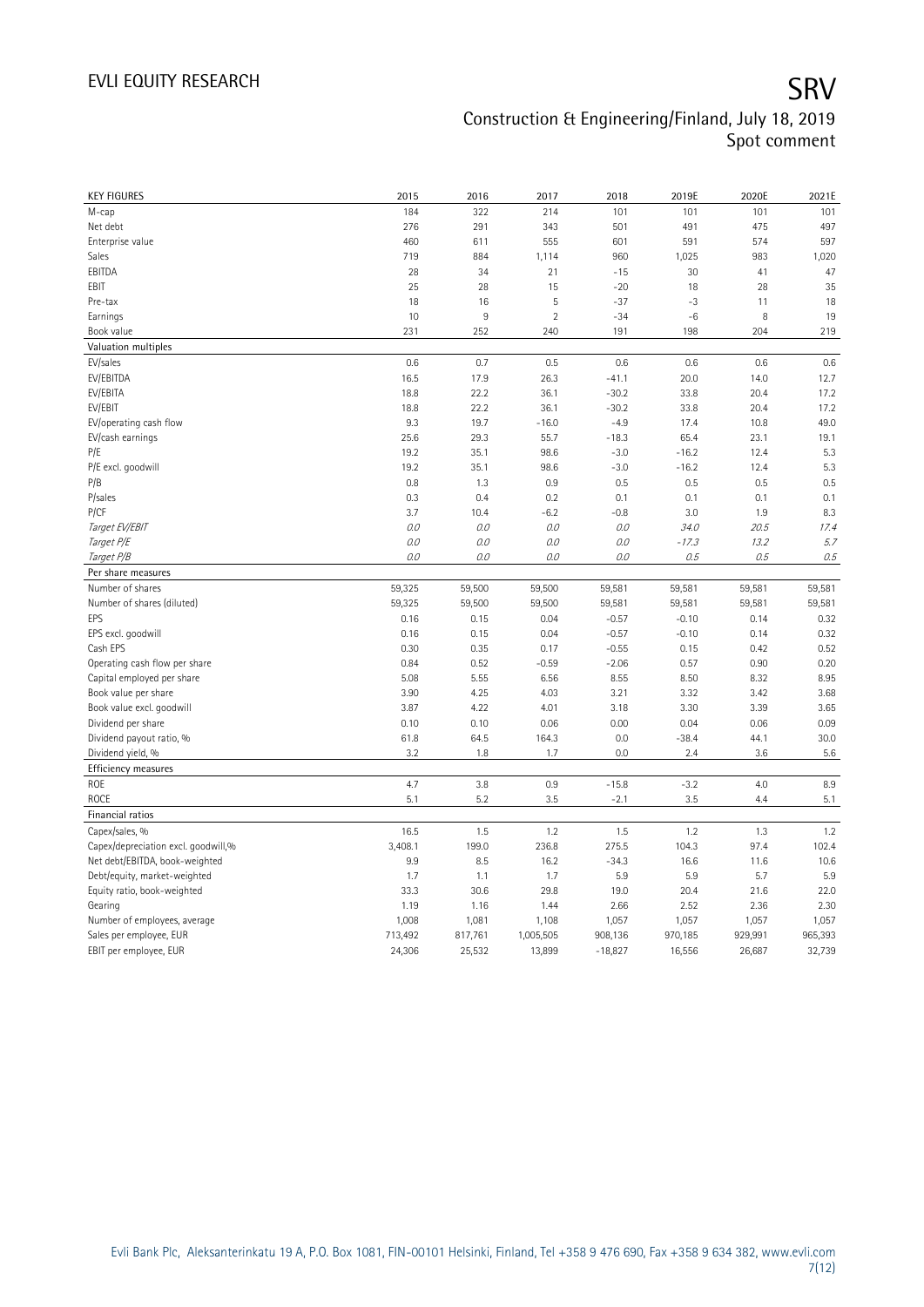### EVLI EQUITY RESEARCH SRV Construction & Engineering/Finland, July 18, 2019 Spot comment

COMPANY DESCRIPTION: SRV is a Finnish project management contractor who develops and builds commercial and business premises, residential units as well as infrastructure and logistics projects. The company operates in Finland, Russia and Estonia.

### INVESTMENT CASE:

| <b>OWNERSHIP STRUCTURE</b>                 | <b>SHARES</b> | <b>EURm</b> | 0/0   |
|--------------------------------------------|---------------|-------------|-------|
| Kolpi Investments Oy                       | 11,505,457    | 19.444      | 19.3% |
| Kokkila Timo Tapani                        | 7,617,216     | 12.873      | 12.8% |
| Kokkila Tuomas                             | 6,494,422     | 10.976      | 10.9% |
| Kokkila Lauri                              | 6,494,422     | 10.976      | 10.9% |
| Tiiviste-Group Oy                          | 6,411,821     | 10.836      | 10.8% |
| Nordea Life Insurance Finland Ltd.         | 1,725,685     | 2.916       | 2.9%  |
| The State Pension Fund                     | 1,170,000     | 1.977       | 2.0%  |
| Ilmarinen Mutual Pension Insurance Company | 962,822       | 1.627       | 1.6%  |
| SRV Yhtiöt Oyj                             | 918,599       | 1.552       | 1.5%  |
| OP-Suomi Value fund                        | 716,666       | 1.211       | 1.2%  |
| Ten largest                                | 44,017,110    | 74.389      | 74%   |
| Residual                                   | 15,563,866    | 26.303      | 26%   |
| Total                                      | 59,580,976    | 100.692     | 100%  |

EARNINGS CALENDAR

October 31, 2019 **Q3** report

OTHER EVENTS

COMPANY MISCELLANEOUS CEO: Juha Pekka Ojala Tarvonsalmenkatu 15, Espoo CFO: Ilkka Pitkänen Tel: +358 20 145 5200 IR: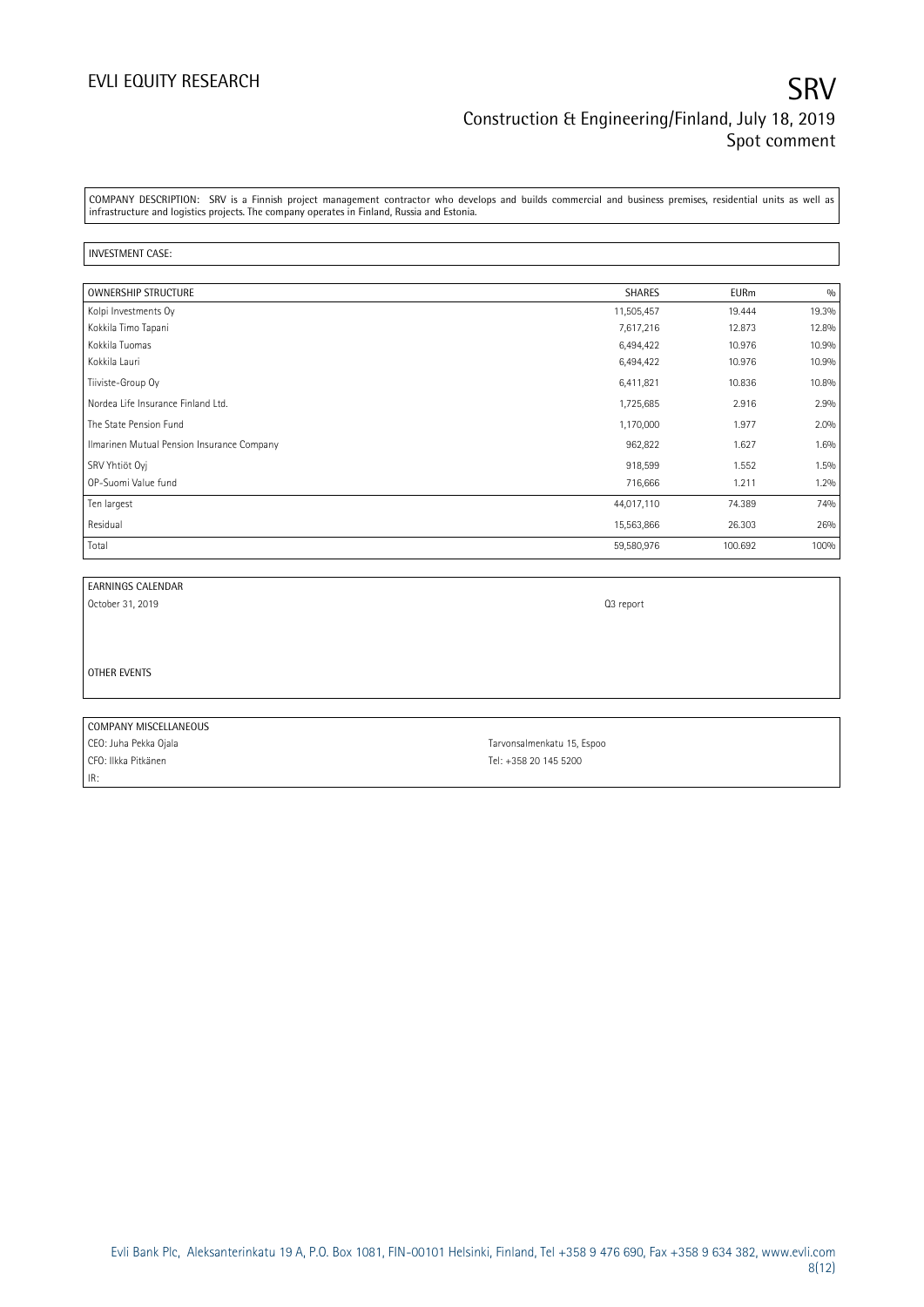## EVLI EQUITY RESEARCH SALL SOMETIME SAN SALL SOMETIME SAN SALL SOMETIME SAN SALL SOMETIME SAN SALL SOMETIME SAN Construction & Engineering/Finland, July 18, 2019 Spot comment

DEFINITIONS

| P/E<br>Price per share                                                           | EPS<br>Profit before extraordinary items and taxes              |
|----------------------------------------------------------------------------------|-----------------------------------------------------------------|
| Earnings per share                                                               | $-$ income taxes $+$ minority interest                          |
|                                                                                  | Number of shares                                                |
|                                                                                  |                                                                 |
| P/Sales                                                                          | <b>DPS</b>                                                      |
| Market cap                                                                       | Dividend for the financial period per share                     |
| Sales                                                                            |                                                                 |
|                                                                                  |                                                                 |
| P/BV                                                                             | <b>CEPS</b>                                                     |
| Price per share                                                                  | Gross cash flow from operations                                 |
| Shareholders' equity $+$ taxed provisions per share                              | Number of shares                                                |
|                                                                                  |                                                                 |
| P/CF                                                                             | EV/Share                                                        |
| Price per share                                                                  | Enterprise value                                                |
| Operating cash flow per share                                                    | Number of shares                                                |
|                                                                                  |                                                                 |
| EV (Enterprise value)                                                            | Sales/Share                                                     |
| Market cap + net debt + minority interest at market value                        | Sales                                                           |
| - share of associated companies at market value                                  | Number of shares                                                |
|                                                                                  |                                                                 |
| Net debt                                                                         | EBITDA/Share                                                    |
| Interest bearing debt - financial assets                                         | Earnings before interest, tax, depreciation and amortisation    |
|                                                                                  | Number of shares                                                |
|                                                                                  |                                                                 |
| EV/Sales                                                                         | EBIT/Share                                                      |
| Enterprise value                                                                 | Operating profit                                                |
| Sales                                                                            | Number of shares                                                |
|                                                                                  |                                                                 |
| EV/EBITDA                                                                        | EAFI/Share                                                      |
| Enterprise value                                                                 | Pretax profit                                                   |
| Earnings before interest, tax, depreciation and amortisation                     | Number of shares                                                |
|                                                                                  |                                                                 |
| EV/EBIT                                                                          | Capital employed/Share                                          |
| Enterprise value                                                                 | Total assets - non interest bearing debt                        |
| Operating profit                                                                 | Number of shares                                                |
|                                                                                  |                                                                 |
| Div yield, %                                                                     | Total assets                                                    |
| Dividend per share                                                               | <b>Balance sheet total</b>                                      |
| Price per share                                                                  |                                                                 |
|                                                                                  |                                                                 |
| Payout ratio, %                                                                  | Interest coverage (x)                                           |
| Total dividends                                                                  | Operating profit                                                |
| Earnings before extraordinary items and taxes - income taxes + minority interest | Financial items                                                 |
|                                                                                  |                                                                 |
| Net cash/Share                                                                   | Asset turnover (x)                                              |
| Financial assets - interest bearing debt                                         | Turnover                                                        |
| Number of shares                                                                 | Balance sheet total (average)                                   |
|                                                                                  |                                                                 |
| ROA, %                                                                           | Debt/Equity, %                                                  |
| Operating profit + financial income + extraordinary items                        | Interest bearing debt                                           |
| Balance sheet total - interest free short term debt                              | Shareholders' equity + minority interest + taxed provisions     |
| - long termadvances received and accounts payable (average)                      |                                                                 |
|                                                                                  |                                                                 |
| ROCE, %                                                                          | Equity ratio, %                                                 |
| Profit before extraordinary items + interest expenses + other financial costs    | Shareholders' equity $+$ minority interest $+$ taxed provisions |
| Balance sheet total - non interest bearing debt (average)                        | Total assets - interest free loans                              |
|                                                                                  |                                                                 |
| ROE, %                                                                           | CAGR, %                                                         |
| Profit before extraordinary items and taxes - income taxes                       | Cumulative annual growth rate $=$ Average growth per year       |
| Shareholders' equity + minority interest + taxed provisions (average)            |                                                                 |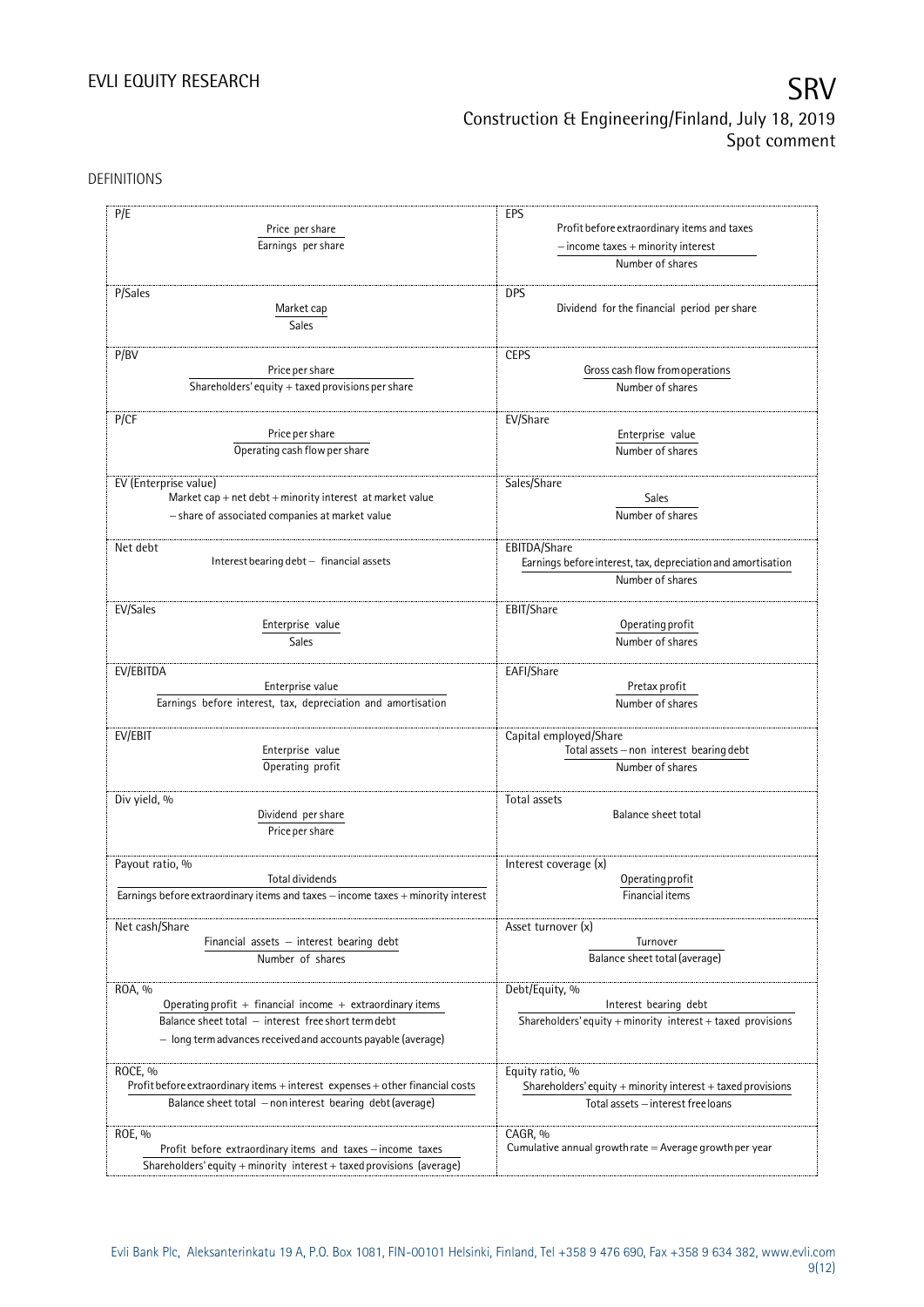### Important Disclosures

Evli Research Partners Plc ("ERP") uses 12-month target prices. Target prices are defined by utilizing analytical techniques based on financial theory including (but not limited to) discounted cash flow analysis and comparative valuation. The selection of valuation methods depends on different circumstances. Target prices may be altered on the basis of new information coming to light in the underlying company or changes in interest rates, changes in foreign exchange rates, other securities prices or market indices or outlook for the aforementioned factors or other factors that may change the conditions of financial markets. Recommendations and changes by analysts are available at <https://research.evli.com/JasperAllModels.action?authParam=key;461&authParam=x;G3rNagWrtf7K&authType=3> Investment recommendations are defined as follows: Target price compared to share price Recommendation<br>  $\leq 10\%$  $\langle 5, 10, 10 \rangle$  SELL<br>  $\langle -10, 1, 10 \rangle$   $\langle 6, 10 \rangle$   $\langle 10, 10 \rangle$  $-10 - (+10) \%$  HOL<br>  $> 10 \%$  RIJY  $> 10\%$ ERP's investment recommendation of the analyzed company is updated at least 2 timer per year. 60% 53% 50% 39% 40% 30% 20% 8% 10%  $0%$ Sell Hold Buy

The graph above shows the distribution of ERP's recommendations of companies under coverage in 1st of February 2019. If recommendation is not given, it is not mentioned here.

### Name(s) of the analyst(s): Salokivi

This research report has been prepared by Evli Research Partners Plc ("ERP" or "Evli Research"). ERP is a subsidiary of Evli Bank Plc. Production of the investment recommendation has been concluded on 18.7.2019, 8:30. This report has been published on 18.7.2019, 9:00.

None of the analysts contributing to this report, persons under their guardianship or corporations under their control have a position in the shares of the company or related securities.

The date and time for any price of financial instruments mentioned in the recommendation refer to the previous trading day's closing price(s) unless otherwise stated in the report.

Each analyst responsible for the content of this report assures that the expressed views accurately reflect the personal views of each analyst on the covered companies and securities. Each analyst assures that (s)he has not been, nor are or will be, receiving direct or indirect compensation related to the specific recommendations or views contained in this report.

Companies in the Evli Group, affiliates or staff of companies in the Evli Group, may perform services for, solicit business from, hold long or short positions in, or otherwise be interested in the investments (including derivatives) of any company mentioned in the publication or report.

Neither ERP nor any company within the Evli Group have managed or co-managed a public offering of the company's securities during the last 12 months prior to, received compensation for investment banking services from the company during the last 12 months prior to the publication of the research report.

ERP may pursue an assignment from the issuer(s) of the financial instruments mentioned in the recommendation or this report. These assignments may have a limited economic or financial impact on ERP and/or Evli. Under such assignments ERP may perform services including, but not limited to, arranging investor meetings or –events, investor relations communication advisory and production of research material.

ERP has signed an agreement with the issuer of the financial instruments mentioned in the recommendation, which includes production of research reports. This assignment has a limited economic and financial impact on ERP and/or Evli. Under the assignment ERP performs services including, but not limited to,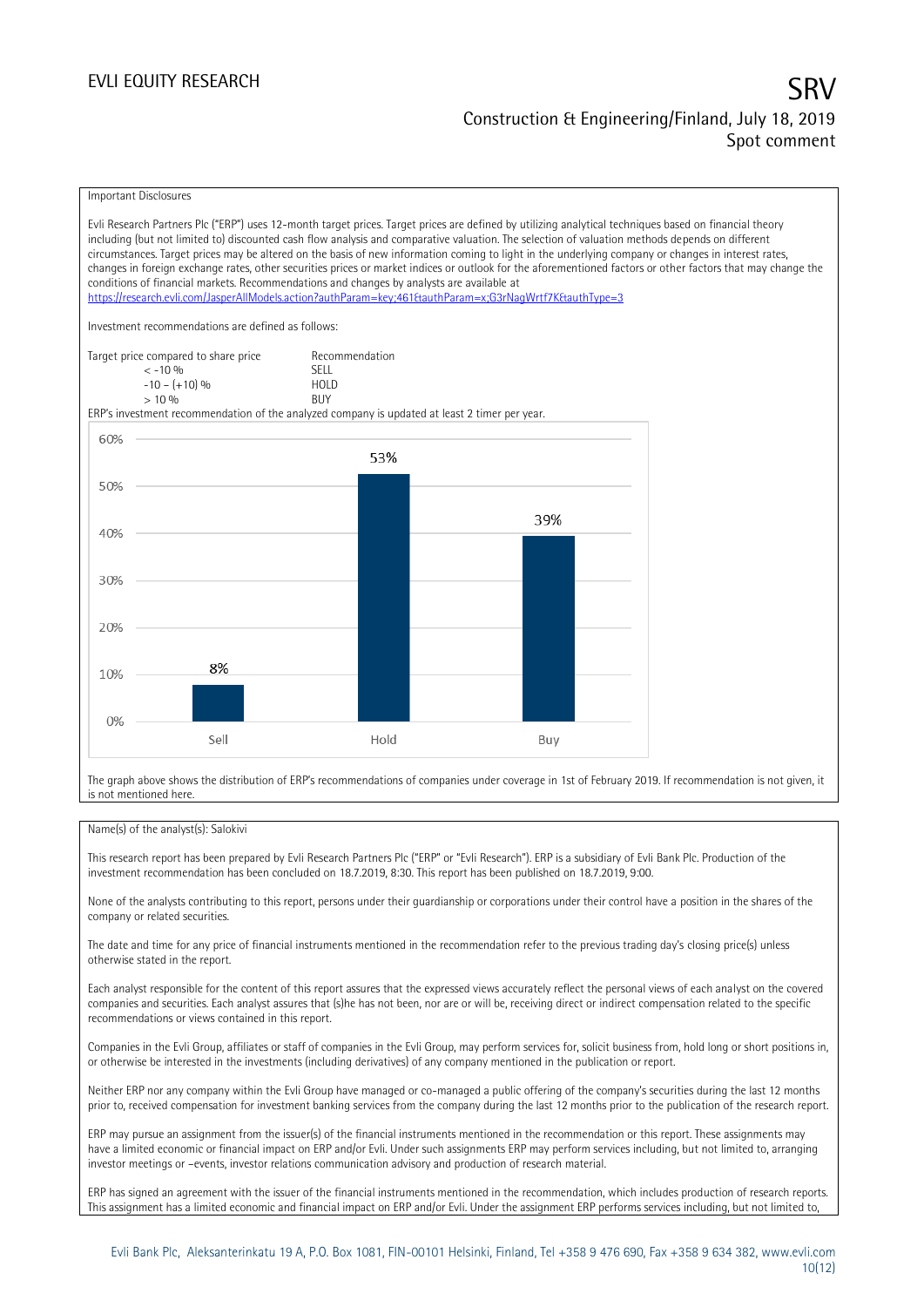### EVLI EQUITY RESEARCH SRV Construction & Engineering/Finland, July 18, 2019 Spot comment

arranging investor meetings or –events, investor relations communication advisory and production of research material.

ERP or another company within the Evli Group does not have an agreement with the company to perform market making services.

For the prevention and avoidance of conflicts of interests with respect to this report, there is an information barrier (Chinese wall) between Investment Research and Corporate Finance units concerning unpublished investment banking services to the company. The remuneration of the analyst(s) is not tied directly or indirectly to investment banking transactions performed by Evli Bank Plc or any company within Evli Group.

This report has not been disclosed to the company prior to its dissemination.

This report is provided and intended for informational purposes only and may not be used or considered under any circumstances as an offer to sell or buy any securities or as advice to trade any securities.

This report is based on sources ERP considers to be correct and reliable. The sources include information providers Reuters and Bloomberg, stock-exchange releases from the companies and other company news, Statistics Finland and articles in newspapers and magazines. However, ERP does not guarantee the materialization, correctness, accuracy or completeness of the information, opinions, estimates or forecasts expressed or implied in the report. In addition, circumstantial changes may have an influence on opinions and estimates presented in this report. The opinions and estimates presented are valid at the moment of their publication and they can be changed without a separate announcement. Neither ERP nor any company within the Evli Group are responsible for amending, correcting or updating any information, opinions or estimates contained in this report. Neither ERP nor any company within the Evli Group will compensate any direct or consequential loss caused by or derived from the use of the information represented in this publication.

All information published in this report is for the original recipient's private and internal use only. ERP reserves all rights to the report. No part of this publication may be reproduced or transmitted in any form or by any means, electronic, mechanical, photocopying, recording or otherwise, or stored in any retrieval system of any nature, without the written permission of ERP.

This report or its copy may not be published or distributed in Australia, Canada, Hong Kong, Japan, New Zealand, Singapore or South Africa. The publication or distribution of this report in certain other jurisdictions may also be restricted by law. Persons into whose possession this report comes are required to inform themselves about and to observe any such restrictions.

Evli Bank Plc is not registered as a broker-dealer with the U. S. Securities and Exchange Commission ("SEC"), and it and its analysts are not subject to SEC rules on securities analysts' certification as to the currency of their views reflected in the research report. Evli Bank is not a member of the Financial Industry Regulatory Authority ("FINRA"). It and its securities analysts are not subject to FINRA's rules on Communications with the Public and Research Analysts and Research Reports and the attendant requirements for fairness, balance and disclosure of potential conflicts of interest. This research report is only being offered in U.S. by Auerbach Grayson & Company, LLC (Auerbach Grayson) to Major U.S. Institutional Investors and is not available to, and should not be used by, any U.S. person or entity that is not a Major U.S. Institutional Investor. Auerbach Grayson is a broker-dealer registered with the U.S. Securities and Exchange Commission and is a member of the FINRA. U.S. entities seeking more information about any of the issuers or securities discussed in this report should contact Auerbach Grayson. The securities of non-U.S. issuers may not be registered with or subject to SEC reporting and other requirements.

ERP is not a supervised entity but its parent company Evli Bank Plc is supervised by the Finnish Financial Supervision Authority.